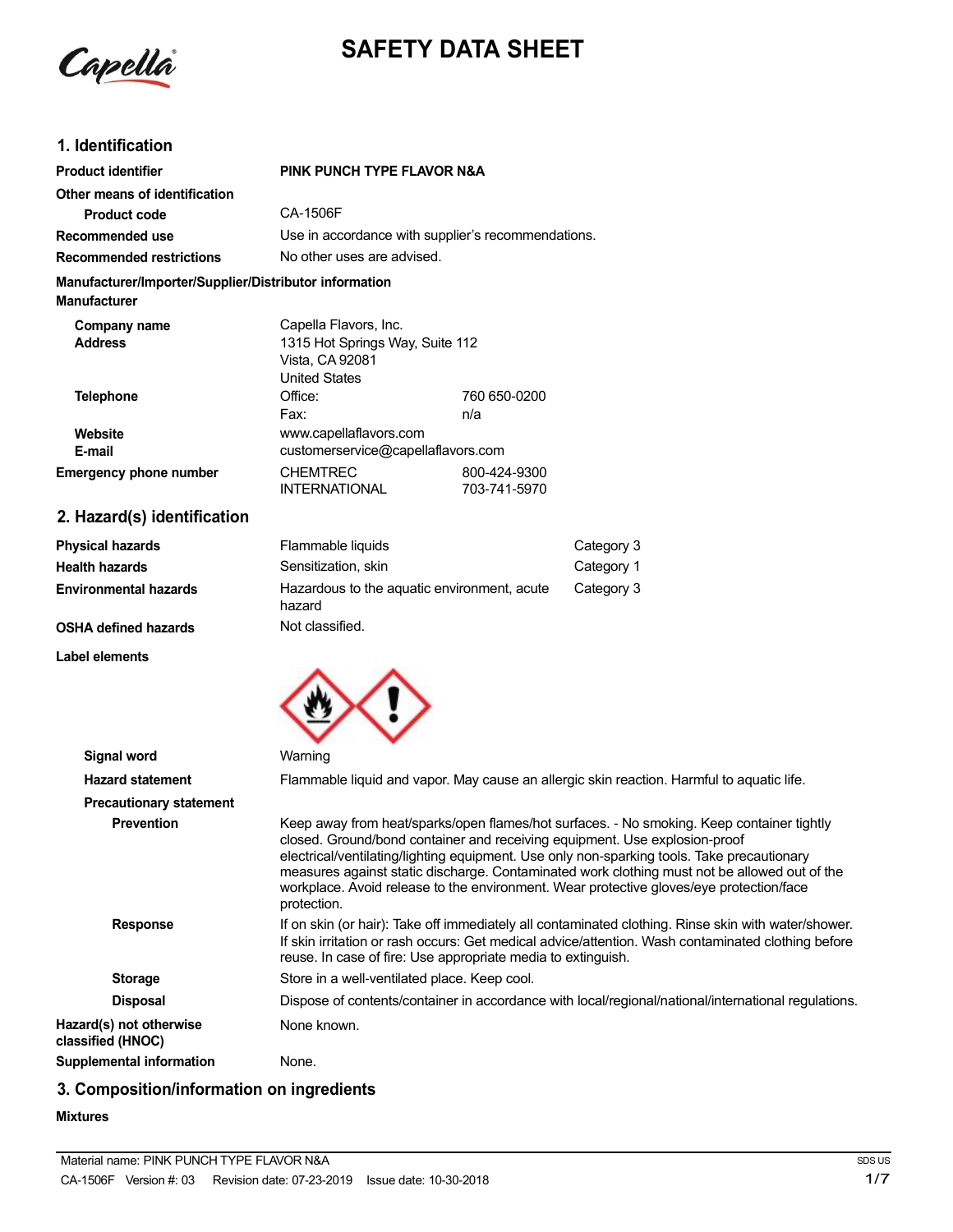| <b>Chemical name</b>                     |            | Common name and synonyms | <b>CAS number</b> | %          |
|------------------------------------------|------------|--------------------------|-------------------|------------|
| PROPYLENE GLYCOL<br><b>NFI</b>           | <b>NOM</b> |                          | 57-55-6           | $90 - 100$ |
| ETHYL BUTYRATE<br><b>NOM</b>             | #71        |                          | $105 - 54 - 4$    | $3 - 5$    |
| Other components below reportable levels |            |                          |                   | $3 - 5$    |

\*Designates that a specific chemical identity and/or percentage of composition has been withheld as a trade secret.

| 4. First-aid measures                                                        |                                                                                                                                                                                                                                                                                                                      |
|------------------------------------------------------------------------------|----------------------------------------------------------------------------------------------------------------------------------------------------------------------------------------------------------------------------------------------------------------------------------------------------------------------|
| Inhalation                                                                   | Move to fresh air. Call a physician if symptoms develop or persist.                                                                                                                                                                                                                                                  |
| <b>Skin contact</b>                                                          | Remove contaminated clothing immediately and wash skin with soap and water. In case of<br>eczema or other skin disorders: Seek medical attention and take along these instructions.                                                                                                                                  |
| Eye contact                                                                  | Immediately flush eyes with plenty of water for at least 15 minutes. Remove contact lenses, if<br>present and easy to do. Get medical attention if irritation develops and persists.                                                                                                                                 |
| Ingestion                                                                    | Rinse mouth. Get medical attention if symptoms occur.                                                                                                                                                                                                                                                                |
| <b>Most important</b><br>symptoms/effects, acute and<br>delayed              | Direct contact with eyes may cause temporary irritation. May cause an allergic skin reaction.<br>Dermatitis, Rash.                                                                                                                                                                                                   |
| Indication of immediate<br>medical attention and special<br>treatment needed | Provide general supportive measures and treat symptomatically. Thermal burns: Flush with water<br>immediately. While flushing, remove clothes which do not adhere to affected area. Call an<br>ambulance. Continue flushing during transport to hospital. Keep victim under observation.<br>Symptoms may be delayed. |
| <b>General information</b>                                                   | Take off all contaminated clothing immediately. Ensure that medical personnel are aware of the<br>material(s) involved, and take precautions to protect themselves. Wash contaminated clothing<br>before reuse.                                                                                                      |
| 5. Fire-fighting measures                                                    |                                                                                                                                                                                                                                                                                                                      |
| Suitable extinguishing media                                                 | Water fog. Alcohol resistant foam. Dry chemical powder. Carbon dioxide (CO2).                                                                                                                                                                                                                                        |
| Unsuitable extinguishing<br>media                                            | Do not use water jet as an extinguisher, as this will spread the fire.                                                                                                                                                                                                                                               |
| Specific hazards arising from<br>the chemical                                | Vapors may form explosive mixtures with air. Vapors may travel considerable distance to a source<br>of ignition and flash back. During fire, gases hazardous to health may be formed.                                                                                                                                |
| Special protective equipment<br>and precautions for firefighters             | Self-contained breathing apparatus and full protective clothing must be worn in case of fire.                                                                                                                                                                                                                        |
| <b>Fire fighting</b><br>equipment/instructions                               | In case of fire and/or explosion do not breathe fumes. Move containers from fire area if you can do<br>so without risk.                                                                                                                                                                                              |
| <b>Specific methods</b>                                                      | Use standard firefighting procedures and consider the hazards of other involved materials.                                                                                                                                                                                                                           |
| <b>General fire hazards</b>                                                  | Flammable liquid and vapor.                                                                                                                                                                                                                                                                                          |

# **6. Accidental release measures**

| Personal precautions,<br>protective equipment and<br>emergency procedures | Keep unnecessary personnel away. Keep people away from and upwind of spill/leak. Eliminate all<br>ignition sources (no smoking, flares, sparks, or flames in immediate area). Wear appropriate<br>protective equipment and clothing during clean-up. Avoid breathing mist/vapors. Do not touch<br>damaged containers or spilled material unless wearing appropriate protective clothing. Ventilate<br>closed spaces before entering them. Local authorities should be advised if significant spillages<br>cannot be contained. For personal protection, see section 8 of the SDS. |
|---------------------------------------------------------------------------|-----------------------------------------------------------------------------------------------------------------------------------------------------------------------------------------------------------------------------------------------------------------------------------------------------------------------------------------------------------------------------------------------------------------------------------------------------------------------------------------------------------------------------------------------------------------------------------|
| <b>Methods and materials for</b><br>containment and cleaning up           | Use water spray to reduce vapors or divert vapor cloud drift. Eliminate all ignition sources (no<br>smoking, flares, sparks, or flames in immediate area). Keep combustibles (wood, paper, oil, etc.)<br>away from spilled material. Take precautionary measures against static discharge. Use only<br>non-sparking tools. Prevent product from entering drains.                                                                                                                                                                                                                  |
|                                                                           | Large Spills: Stop the flow of material, if this is without risk. Dike the spilled material, where this is<br>possible. Use a non-combustible material like vermiculite, sand or earth to soak up the product<br>and place into a container for later disposal. Following product recovery, flush area with water.                                                                                                                                                                                                                                                                |
|                                                                           | Small Spills: Absorb with earth, sand or other non-combustible material and transfer to containers<br>for later disposal. Wipe up with absorbent material (e.g. cloth, fleece). Clean surface thoroughly to<br>remove residual contamination.                                                                                                                                                                                                                                                                                                                                     |
|                                                                           | Never return spills to original containers for re-use. For waste disposal, see section 13 of the SDS.                                                                                                                                                                                                                                                                                                                                                                                                                                                                             |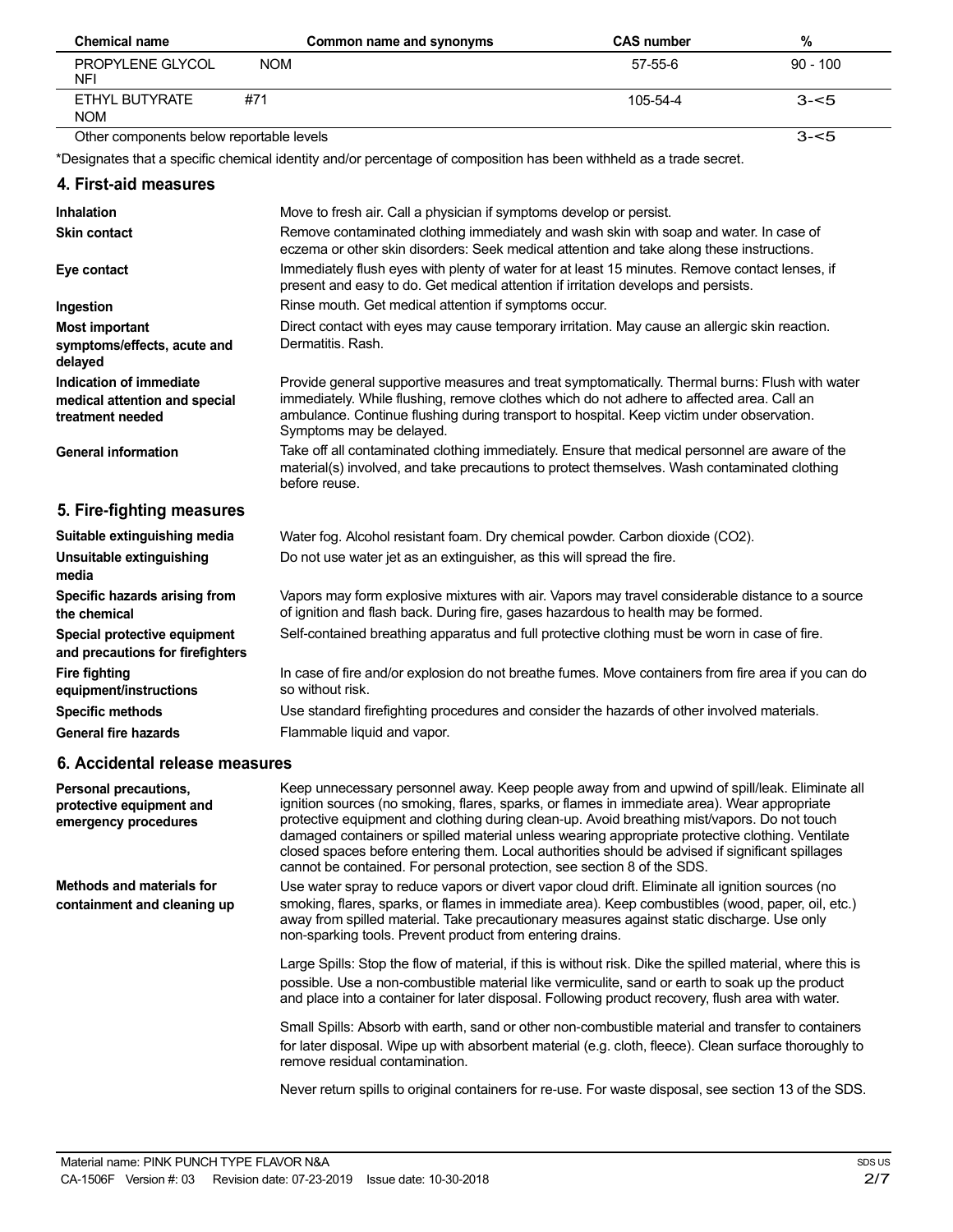| <b>Environmental precautions</b>                                | Avoid release to the environment. Inform appropriate managerial or supervisory personnel of all<br>environmental releases. Prevent further leakage or spillage if safe to do so. Avoid discharge into<br>drains, water courses or onto the ground.                                                                                                                                                                                                                                                                                                                                                                                             |
|-----------------------------------------------------------------|------------------------------------------------------------------------------------------------------------------------------------------------------------------------------------------------------------------------------------------------------------------------------------------------------------------------------------------------------------------------------------------------------------------------------------------------------------------------------------------------------------------------------------------------------------------------------------------------------------------------------------------------|
| 7. Handling and storage                                         |                                                                                                                                                                                                                                                                                                                                                                                                                                                                                                                                                                                                                                                |
| Precautions for safe handling                                   | Do not handle, store or open near an open flame, sources of heat or sources of ignition. Protect<br>material from direct sunlight. When using do not smoke. Explosion-proof general and local exhaust<br>ventilation. Take precautionary measures against static discharges. All equipment used when<br>handling the product must be grounded. Use non-sparking tools and explosion-proof equipment.<br>Avoid breathing mist/vapors. Avoid contact with eyes, skin, and clothing. Avoid prolonged<br>exposure. Wear appropriate personal protective equipment. Avoid release to the environment.<br>Observe good industrial hygiene practices. |
| Conditions for safe storage,<br>including any incompatibilities | Keep away from heat, sparks and open flame. Prevent electrostatic charge build-up by using<br>common bonding and grounding techniques. Store in a cool, dry place out of direct sunlight. Store<br>in tightly closed container. Store in a well-ventilated place. Keep in an area equipped with<br>sprinklers. Store away from incompatible materials (see Section 10 of the SDS).                                                                                                                                                                                                                                                             |

# **8. Exposure controls/personal protection**

### **Occupational exposure limits**

The following constituents are the only constituents of the product which have a PEL, TLV or other recommended exposure limit. At this time, the other constituents have no known exposure limits.

| US. Workplace Environmental Exposure Level (WEEL) Guides |                                                                                                                                                                                                                                                                                                                            |                                                                                                                                                                                                                                                                                                                                                                                                         |          |  |
|----------------------------------------------------------|----------------------------------------------------------------------------------------------------------------------------------------------------------------------------------------------------------------------------------------------------------------------------------------------------------------------------|---------------------------------------------------------------------------------------------------------------------------------------------------------------------------------------------------------------------------------------------------------------------------------------------------------------------------------------------------------------------------------------------------------|----------|--|
| <b>Components</b>                                        | Type                                                                                                                                                                                                                                                                                                                       | Value                                                                                                                                                                                                                                                                                                                                                                                                   | Form     |  |
| PROPYLENE GLYCOL<br>NOM NFI (CAS 57-55-6)                | <b>TWA</b>                                                                                                                                                                                                                                                                                                                 | 10 mg/m3                                                                                                                                                                                                                                                                                                                                                                                                | Aerosol. |  |
| <b>Biological limit values</b>                           | No biological exposure limits noted for the ingredient(s).                                                                                                                                                                                                                                                                 |                                                                                                                                                                                                                                                                                                                                                                                                         |          |  |
| Appropriate engineering<br>controls                      | acceptable level.                                                                                                                                                                                                                                                                                                          | Explosion-proof general and local exhaust ventilation. Good general ventilation should be used.<br>Ventilation rates should be matched to conditions. If applicable, use process enclosures, local<br>exhaust ventilation, or other engineering controls to maintain airborne levels below recommended<br>exposure limits. If exposure limits have not been established, maintain airborne levels to an |          |  |
|                                                          | Individual protection measures, such as personal protective equipment                                                                                                                                                                                                                                                      |                                                                                                                                                                                                                                                                                                                                                                                                         |          |  |
| Eye/face protection                                      |                                                                                                                                                                                                                                                                                                                            | Face shield is recommended. Wear safety glasses with side shields (or goggles).                                                                                                                                                                                                                                                                                                                         |          |  |
| <b>Skin protection</b>                                   |                                                                                                                                                                                                                                                                                                                            |                                                                                                                                                                                                                                                                                                                                                                                                         |          |  |
| <b>Hand protection</b>                                   | Wear appropriate chemical resistant gloves.                                                                                                                                                                                                                                                                                |                                                                                                                                                                                                                                                                                                                                                                                                         |          |  |
| Other                                                    | Wear appropriate chemical resistant clothing. Use of an impervious apron is recommended.                                                                                                                                                                                                                                   |                                                                                                                                                                                                                                                                                                                                                                                                         |          |  |
| <b>Respiratory protection</b><br><b>Thermal hazards</b>  | If engineering controls do not maintain airborne concentrations below recommended exposure<br>limits (where applicable) or to an acceptable level (in countries where exposure limits have not<br>been established), an approved respirator must be worn.<br>Wear appropriate thermal protective clothing, when necessary. |                                                                                                                                                                                                                                                                                                                                                                                                         |          |  |
|                                                          | When using do not smoke. Always observe good personal hygiene measures, such as washing                                                                                                                                                                                                                                    |                                                                                                                                                                                                                                                                                                                                                                                                         |          |  |
| General hygiene<br>considerations                        | after handling the material and before eating, drinking, and/or smoking. Routinely wash work<br>clothing and protective equipment to remove contaminants. Contaminated work clothing should not<br>be allowed out of the workplace.                                                                                        |                                                                                                                                                                                                                                                                                                                                                                                                         |          |  |

# **9. Physical and chemical properties**

#### **Appearance**

| <b>Physical state</b>                      | Liquid.                          |
|--------------------------------------------|----------------------------------|
| Form                                       | Liquid.                          |
| Color                                      | Not available.                   |
| Odor                                       | Not available.                   |
| Odor threshold                             | Not available.                   |
| рH                                         | Not available.                   |
| Melting point/freezing point               | $-74.2$ °F ( $-59$ °C) estimated |
| Initial boiling point and boiling<br>range | 370.76 °F (188.2 °C) estimated   |
| Flash point                                | 127.0 °F (52.8 °C) Closed Cup    |
| <b>Evaporation rate</b>                    | Not available.                   |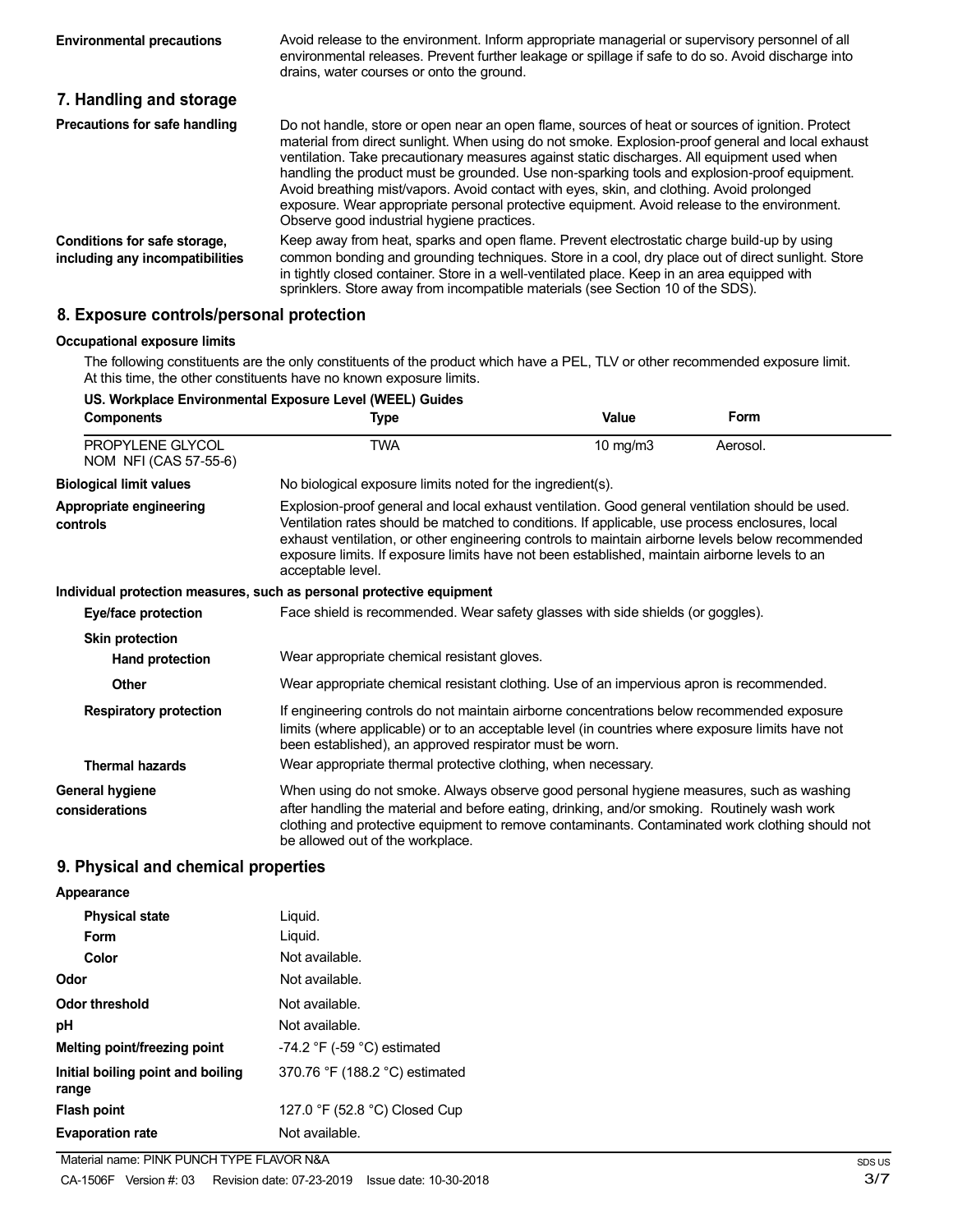| Flammability (solid, gas)                                                          | Not applicable.                                                                                                                                                          |
|------------------------------------------------------------------------------------|--------------------------------------------------------------------------------------------------------------------------------------------------------------------------|
| Upper/lower flammability or explosive limits                                       |                                                                                                                                                                          |
| <b>Flammability limit - lower</b><br>(%)                                           | Not available.                                                                                                                                                           |
| <b>Flammability limit - upper</b><br>(%)                                           | Not available.                                                                                                                                                           |
| Explosive limit - lower (%)                                                        | Not available.                                                                                                                                                           |
| Explosive limit - upper (%)                                                        | Not available.                                                                                                                                                           |
| Vapor pressure                                                                     | 0.17 hPa estimated                                                                                                                                                       |
| Vapor density                                                                      | Not available.                                                                                                                                                           |
| <b>Relative density</b>                                                            | Not available.                                                                                                                                                           |
| Solubility(ies)                                                                    |                                                                                                                                                                          |
| Solubility (water)                                                                 | Not available.                                                                                                                                                           |
| <b>Partition coefficient</b><br>(n-octanol/water)                                  | Not available.                                                                                                                                                           |
| <b>Auto-ignition temperature</b>                                                   | 700 °F (371.11 °C) estimated                                                                                                                                             |
| <b>Decomposition temperature</b>                                                   | Not available.                                                                                                                                                           |
| <b>Viscosity</b>                                                                   | Not available.                                                                                                                                                           |
| <b>Other information</b>                                                           |                                                                                                                                                                          |
| <b>Explosive properties</b>                                                        | Not explosive.                                                                                                                                                           |
| <b>Flammability class</b>                                                          | Combustible II estimated                                                                                                                                                 |
| <b>Oxidizing properties</b>                                                        | Not oxidizing.                                                                                                                                                           |
| <b>Refractive index</b>                                                            | 1.4162 - 1.4462                                                                                                                                                          |
| <b>Specific gravity</b>                                                            | $1.01 - 1.04$                                                                                                                                                            |
| 10. Stability and reactivity                                                       |                                                                                                                                                                          |
| <b>Reactivity</b>                                                                  | The product is stable and non-reactive under normal conditions of use, storage and transport.                                                                            |
| <b>Chemical stability</b>                                                          | Material is stable under normal conditions.                                                                                                                              |
| <b>Possibility of hazardous</b><br>reactions                                       | Hazardous polymerization does not occur.                                                                                                                                 |
| <b>Conditions to avoid</b>                                                         | Keep away from heat, hot surfaces, sparks, open flames and other ignition sources. Avoid<br>temperatures exceeding the flash point. Contact with incompatible materials. |
| Incompatible materials                                                             | Strong oxidizing agents.                                                                                                                                                 |
| Hazardous decomposition<br>products                                                | No hazardous decomposition products are known.                                                                                                                           |
| 11. Toxicological information                                                      |                                                                                                                                                                          |
| Information on likely routes of exposure                                           |                                                                                                                                                                          |
| <b>Inhalation</b>                                                                  | Prolonged inhalation may be harmful.                                                                                                                                     |
| <b>Skin contact</b>                                                                | May cause an allergic skin reaction.                                                                                                                                     |
| Eye contact                                                                        | Direct contact with eyes may cause temporary irritation.                                                                                                                 |
| Ingestion                                                                          | Expected to be a low ingestion hazard.                                                                                                                                   |
| Symptoms related to the<br>physical, chemical and<br>toxicological characteristics | May cause an allergic skin reaction. Dermatitis. Rash.                                                                                                                   |
| Information on toxicological effects                                               |                                                                                                                                                                          |
| <b>Acute toxicity</b>                                                              | Not available.                                                                                                                                                           |
| Skin corrosion/irritation                                                          | Prolonged skin contact may cause temporary irritation.                                                                                                                   |
| Serious eye damage/eye<br>irritation                                               | Direct contact with eyes may cause temporary irritation.                                                                                                                 |
| Respiratory or skin sensitization                                                  |                                                                                                                                                                          |
| <b>Respiratory sensitization</b>                                                   |                                                                                                                                                                          |
| <b>Skin sensitization</b>                                                          | Not a respiratory sensitizer.<br>May cause an allergic skin reaction.                                                                                                    |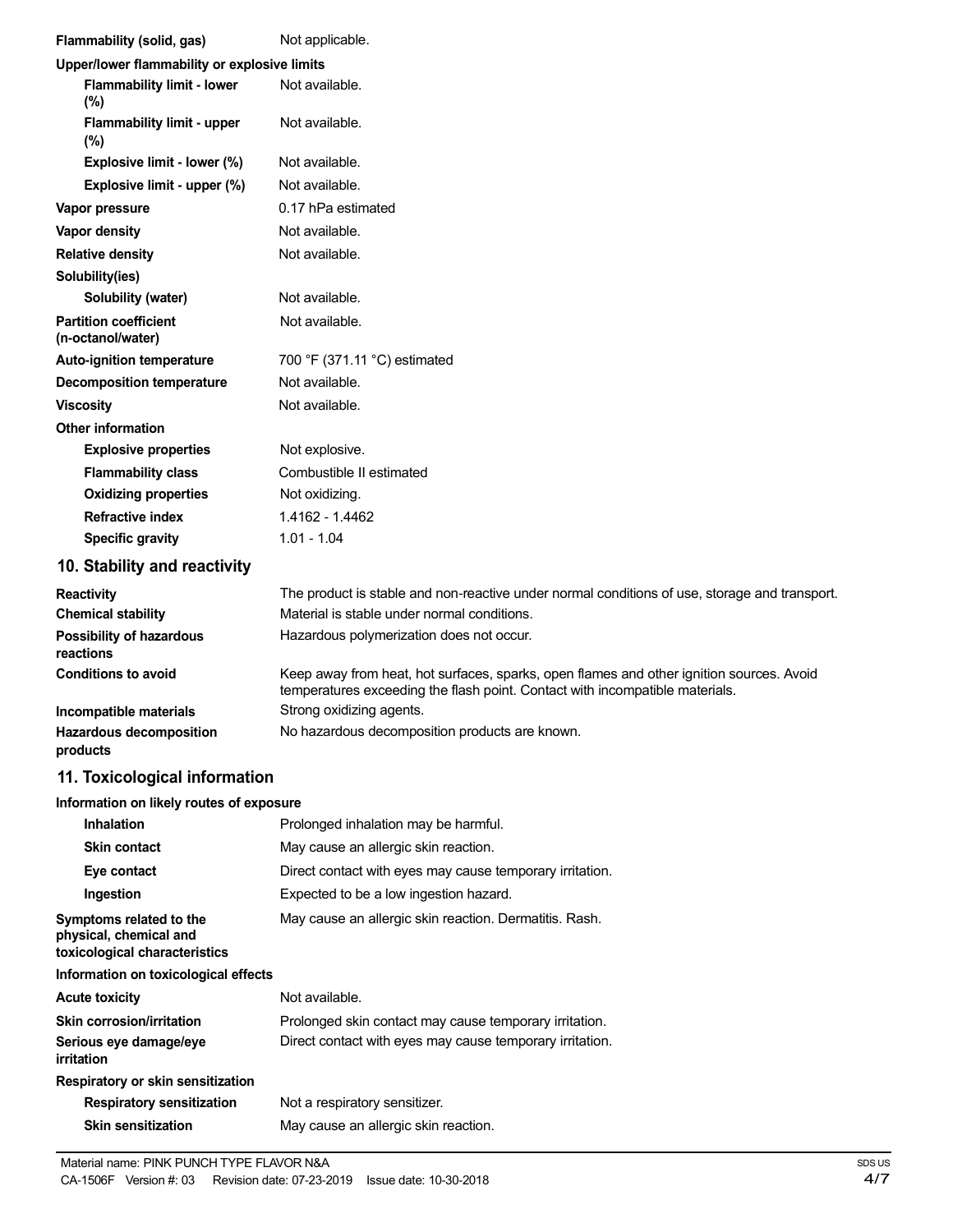| Germ cell mutagenicity                                                                   | No data available to indicate product or any components present at greater than 0.1% are<br>mutagenic or genotoxic.                                                                                                                                                                                                                                                                                                                                                                                                                                 |  |
|------------------------------------------------------------------------------------------|-----------------------------------------------------------------------------------------------------------------------------------------------------------------------------------------------------------------------------------------------------------------------------------------------------------------------------------------------------------------------------------------------------------------------------------------------------------------------------------------------------------------------------------------------------|--|
| Carcinogenicity                                                                          | Not classifiable as to carcinogenicity to humans.                                                                                                                                                                                                                                                                                                                                                                                                                                                                                                   |  |
| IARC Monographs. Overall Evaluation of Carcinogenicity                                   |                                                                                                                                                                                                                                                                                                                                                                                                                                                                                                                                                     |  |
| Not listed.                                                                              |                                                                                                                                                                                                                                                                                                                                                                                                                                                                                                                                                     |  |
|                                                                                          | OSHA Specifically Regulated Substances (29 CFR 1910.1001-1052)                                                                                                                                                                                                                                                                                                                                                                                                                                                                                      |  |
| Not regulated.                                                                           | US. National Toxicology Program (NTP) Report on Carcinogens                                                                                                                                                                                                                                                                                                                                                                                                                                                                                         |  |
| Not listed.                                                                              |                                                                                                                                                                                                                                                                                                                                                                                                                                                                                                                                                     |  |
| <b>Reproductive toxicity</b>                                                             | This product is not expected to cause reproductive or developmental effects.                                                                                                                                                                                                                                                                                                                                                                                                                                                                        |  |
| Specific target organ toxicity -<br>single exposure                                      | Not classified.                                                                                                                                                                                                                                                                                                                                                                                                                                                                                                                                     |  |
| Specific target organ toxicity -<br>repeated exposure                                    | Not classified.                                                                                                                                                                                                                                                                                                                                                                                                                                                                                                                                     |  |
| <b>Aspiration hazard</b>                                                                 | Not an aspiration hazard.                                                                                                                                                                                                                                                                                                                                                                                                                                                                                                                           |  |
| <b>Chronic effects</b>                                                                   | Prolonged inhalation may be harmful.                                                                                                                                                                                                                                                                                                                                                                                                                                                                                                                |  |
| 12. Ecological information                                                               |                                                                                                                                                                                                                                                                                                                                                                                                                                                                                                                                                     |  |
| <b>Ecotoxicity</b>                                                                       | Harmful to aquatic life.                                                                                                                                                                                                                                                                                                                                                                                                                                                                                                                            |  |
| Persistence and degradability                                                            | No data is available on the degradability of any ingredients in the mixture.                                                                                                                                                                                                                                                                                                                                                                                                                                                                        |  |
| <b>Bioaccumulative potential</b>                                                         |                                                                                                                                                                                                                                                                                                                                                                                                                                                                                                                                                     |  |
| Partition coefficient n-octanol / water (log Kow)<br><b>ETHYL BUTYRATE</b>               | #71 NOM<br>1.73                                                                                                                                                                                                                                                                                                                                                                                                                                                                                                                                     |  |
| PROPYLENE GLYCOL                                                                         | $-0.92$<br>NOM NFI                                                                                                                                                                                                                                                                                                                                                                                                                                                                                                                                  |  |
| <b>Mobility in soil</b>                                                                  | No data available.                                                                                                                                                                                                                                                                                                                                                                                                                                                                                                                                  |  |
| Other adverse effects                                                                    | No other adverse environmental effects (e.g. ozone depletion, photochemical ozone creation<br>potential, endocrine disruption, global warming potential) are expected from this component.                                                                                                                                                                                                                                                                                                                                                          |  |
| 13. Disposal considerations                                                              |                                                                                                                                                                                                                                                                                                                                                                                                                                                                                                                                                     |  |
| <b>Disposal instructions</b>                                                             | Collect and reclaim or dispose in sealed containers at licensed waste disposal site. Incinerate the<br>material under controlled conditions in an approved incinerator. Do not incinerate sealed<br>containers. Do not allow this material to drain into sewers/water supplies. Do not contaminate<br>ponds, waterways or ditches with chemical or used container. If discarded, this product is<br>considered a RCRA ignitable waste, D001. Dispose of contents/container in accordance with<br>local/regional/national/international regulations. |  |
| <b>Local disposal regulations</b>                                                        | Dispose in accordance with all applicable regulations.                                                                                                                                                                                                                                                                                                                                                                                                                                                                                              |  |
| Hazardous waste code                                                                     | D001: Waste Flammable material with a flash point <140 F<br>D002: Waste Corrosive material [pH <= 2 or = > 12.5, or corrosive to steel]<br>The waste code should be assigned in discussion between the user, the producer and the waste<br>disposal company.                                                                                                                                                                                                                                                                                        |  |
| Waste from residues / unused<br>products                                                 | Dispose of in accordance with local regulations. Empty containers or liners may retain some<br>product residues. This material and its container must be disposed of in a safe manner (see:<br>Disposal instructions).                                                                                                                                                                                                                                                                                                                              |  |
| <b>Contaminated packaging</b>                                                            | Since emptied containers may retain product residue, follow label warnings even after container is<br>emptied. Empty containers should be taken to an approved waste handling site for recycling or<br>disposal.                                                                                                                                                                                                                                                                                                                                    |  |
| 14. Transport information                                                                |                                                                                                                                                                                                                                                                                                                                                                                                                                                                                                                                                     |  |
| <b>DOT</b>                                                                               |                                                                                                                                                                                                                                                                                                                                                                                                                                                                                                                                                     |  |
| UN number                                                                                | <b>UN1197</b>                                                                                                                                                                                                                                                                                                                                                                                                                                                                                                                                       |  |
| UN proper shipping name<br>Transport hazard class(es)                                    | Extracts, flavoring, liquid                                                                                                                                                                                                                                                                                                                                                                                                                                                                                                                         |  |
| <b>Class</b>                                                                             | 3                                                                                                                                                                                                                                                                                                                                                                                                                                                                                                                                                   |  |
| Subsidiary risk                                                                          |                                                                                                                                                                                                                                                                                                                                                                                                                                                                                                                                                     |  |
| Label(s)<br>Packing group                                                                | 3<br>Ш                                                                                                                                                                                                                                                                                                                                                                                                                                                                                                                                              |  |
| Special precautions for user<br><b>Special provisions</b><br><b>Packaging exceptions</b> | Read safety instructions, SDS and emergency procedures before handling.<br>B1, IB3, T2, TP1<br>150                                                                                                                                                                                                                                                                                                                                                                                                                                                  |  |
|                                                                                          |                                                                                                                                                                                                                                                                                                                                                                                                                                                                                                                                                     |  |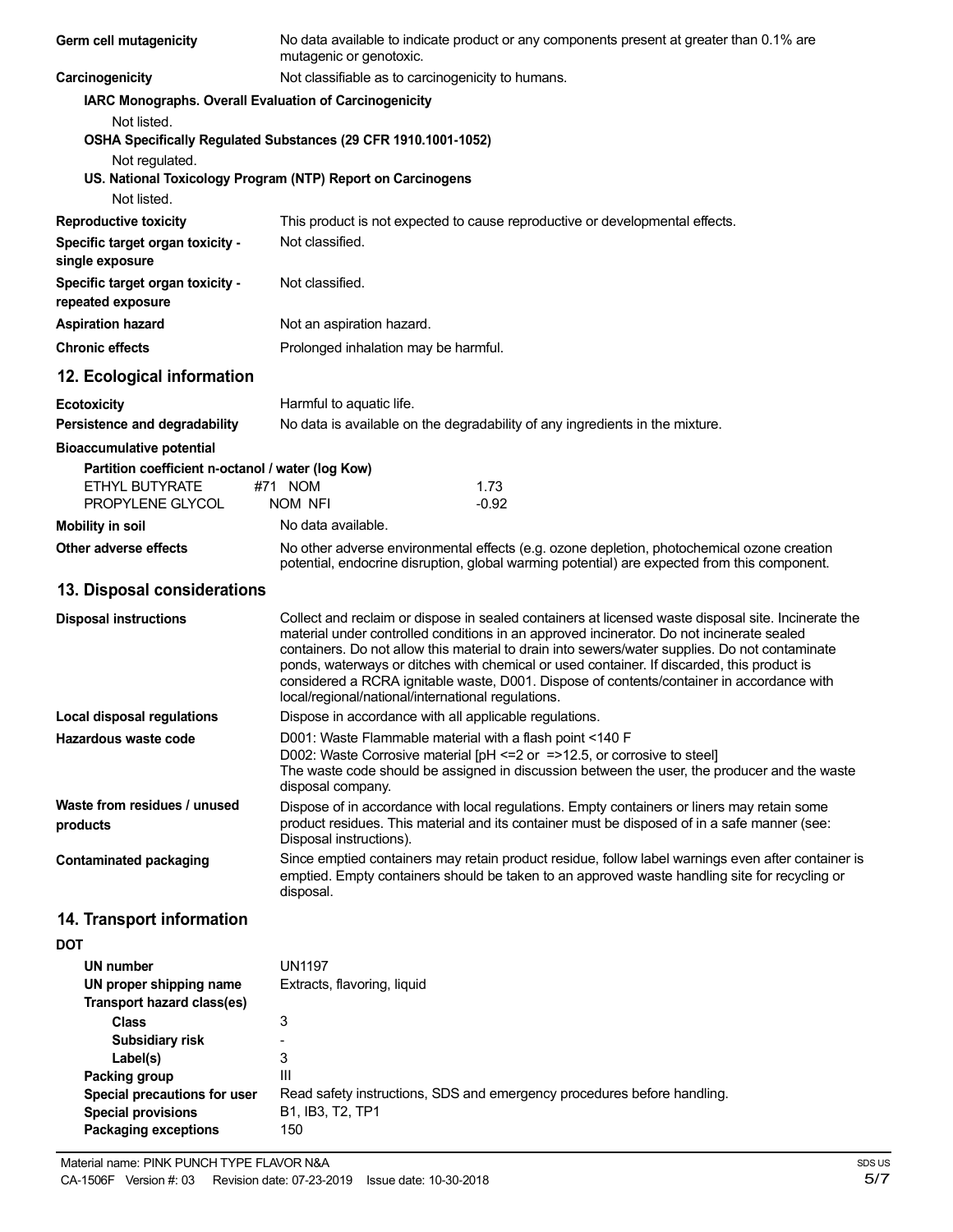| Packaging non bulk                                | 203<br>242                                                              |
|---------------------------------------------------|-------------------------------------------------------------------------|
| Packaging bulk<br><b>IATA</b>                     |                                                                         |
|                                                   |                                                                         |
| UN number                                         | <b>UN1197</b>                                                           |
| UN proper shipping name                           | Extracts, flavouring, liquid                                            |
| Transport hazard class(es)                        |                                                                         |
| <b>Class</b>                                      | 3                                                                       |
| Subsidiary risk                                   |                                                                         |
| Packing group                                     | Ш                                                                       |
| <b>Environmental hazards</b>                      | No.                                                                     |
| <b>ERG Code</b>                                   | 31                                                                      |
| Special precautions for user<br>Other information | Read safety instructions, SDS and emergency procedures before handling. |
|                                                   |                                                                         |
| Passenger and cargo<br>aircraft                   | Allowed with restrictions.                                              |
| Cargo aircraft only                               | Allowed with restrictions.                                              |
| <b>IMDG</b>                                       |                                                                         |
| UN number                                         | <b>UN1197</b>                                                           |
| UN proper shipping name                           | EXTRACTS, FLAVOURING, LIQUID                                            |
| Transport hazard class(es)                        |                                                                         |
| <b>Class</b>                                      | 3                                                                       |
| <b>Subsidiary risk</b>                            |                                                                         |
| Packing group                                     | Ш                                                                       |
| <b>Environmental hazards</b>                      |                                                                         |
| <b>Marine pollutant</b>                           | No.                                                                     |
| <b>EmS</b>                                        | $F-E$ , S-D                                                             |
| Special precautions for user                      | Read safety instructions, SDS and emergency procedures before handling. |
| Transport in bulk according to                    | Not established.                                                        |
| Annex II of MARPOL 73/78 and<br>the IBC Code      |                                                                         |

**DOT**





**15. Regulatory information**

**US federal regulations** This product is a "Hazardous Chemical" as defined by the OSHA Hazard Communication Standard, 29 CFR 1910.1200.

# **Toxic Substances Control Act (TSCA)**

**TSCA Section 12(b) Export Notification (40 CFR 707, Subpt. D)**

Not regulated.